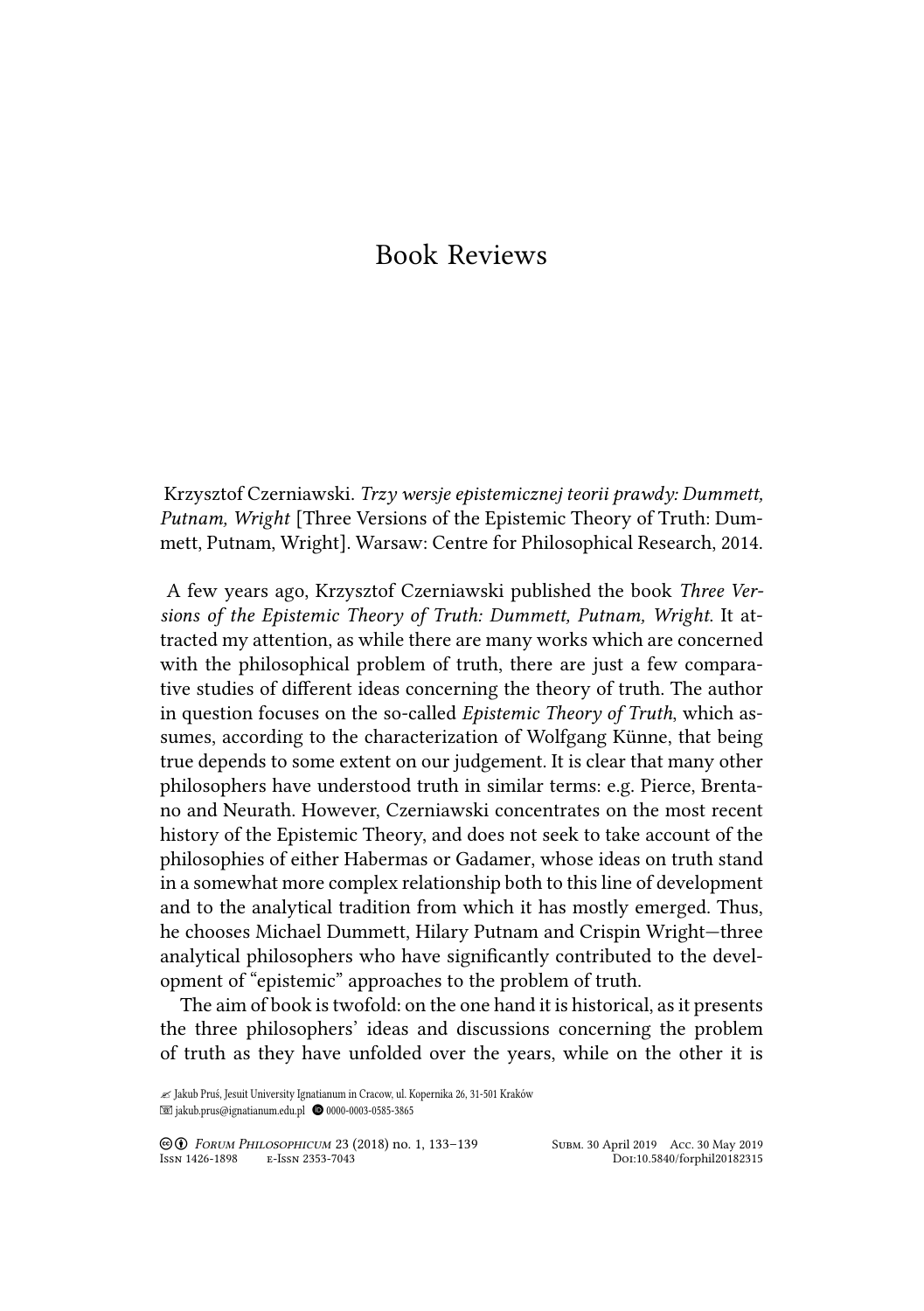systematizing, in that it offers various arguments, along with relevant developments and modifications, and many highly specific details, pertaining to the concept of truth and theories of meaning, assertibility and rationality—thus providing a broad perspective on the problem of truth in analytical philosophy. To put it very briefly, the principal value of the book lies in the fact that it serves to familiarize the reader on a deep level with the contemporary debate in analytical philosophy surrounding the Epistemic Theory of Truth. It would be too much to say that the author offers his own grand solution to problems in the sphere of alethiology, yet the very detailed descriptions, accompanied by extensive references to the capacious literature, as well as the pursuit of systematic comparisons between different ideas and arguments, seem to be enough to constitute a comprehensive introduction to the topic itself. Readers are invited to join in an intellectual journey—that of investigating one of the key issues in analytical philosophy today. I will now seek to present, as concisely as possible, what I take to be the main reasons for considering this book an effective introduction to the problem of truth in contemporary analytical philosophy.

As regards the philosophy of Dummett, Czerniawski first provides a short biography of the latter, which aims to contribute to a better understanding his philosophy: e.g. the fact that he was a Catholic, which can be regarded as helping to explain his maximalist approach to metaphysics (16). The author describes Dummett's intellectual journey throughout various philosophical issues—which, furthermore, is most useful when it comes to shedding light on his theory of meaning (itself an essential idea when it comes to properly understanding his arguments concerning the nature of truth). Czerniawski astutely points out Dummett's sources of inspiration in the work of other philosophers, such as Austin's anti-scientism, Wittgenstein's pragmatics-oriented approach to meaning, and, above all, Frege's theory of meaning (22). He provides many references from the various works of Dummett himself, and thus arrives at a clear and systematic presentation of the evolution of Dummett's philosophy. Czerniawski's astutely chosen selection of quotations, both from Dummett himself and from contemporary commentaries and criticisms pertaining to his ideas on truth, is more than adequate to the task in hand.

What is most valuable when it comes to analyzing Dummett's position is his exploration of the debate between realism and antirealism. Czerniawski shows, following Dummett, that these two metaphysical conceptions in fact differ at the level of the theory of meaning (51). He shows that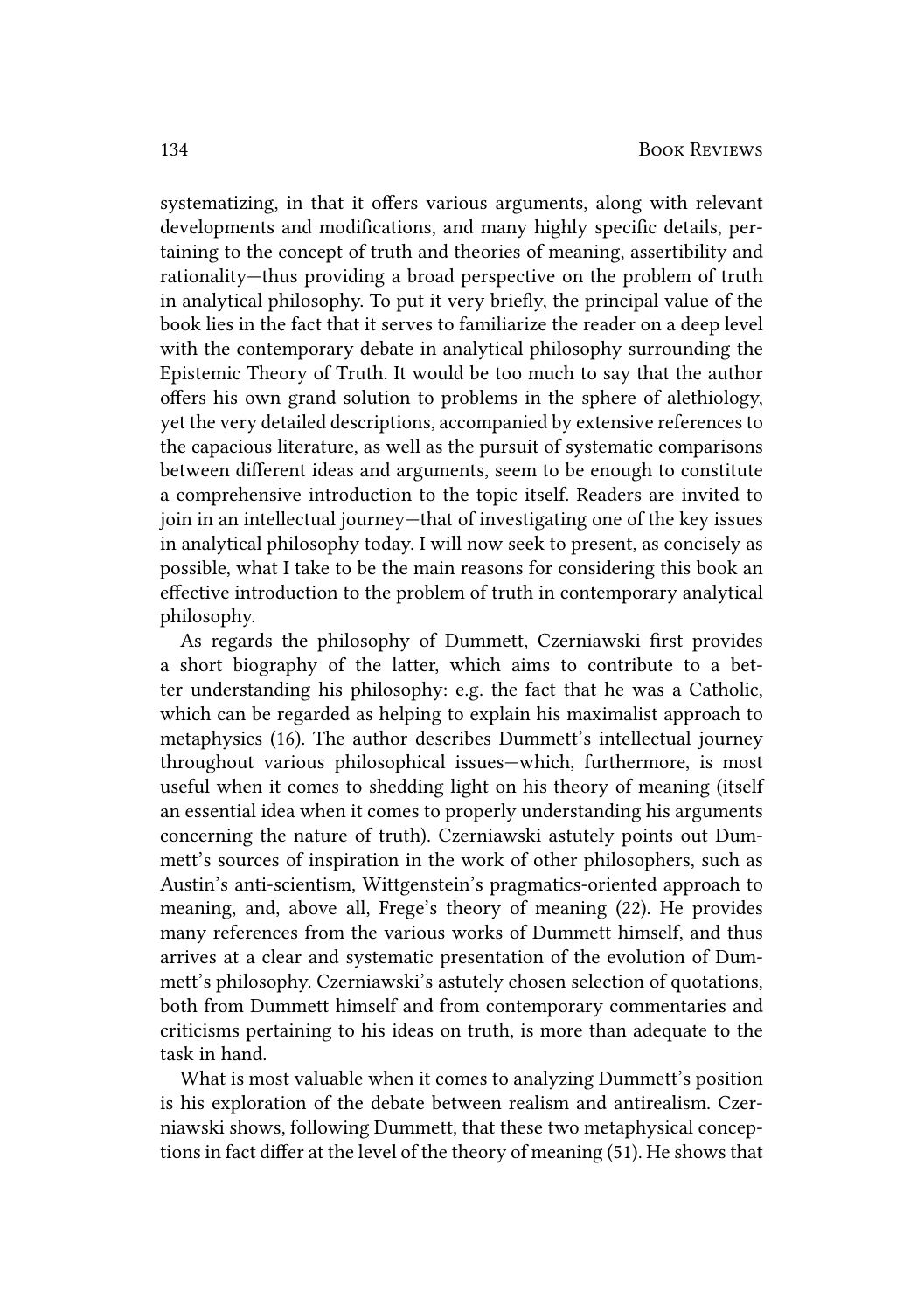## BOOK REVIEWS 135

metaphysical questions pertaining to the nature of reality can be transformed into questions about what it means that some particular statement is true, and how we can understand true statements. He then presents, in very broad terms, Dummett's discussion with John McDowell on past statements, offering a step-by-step analysis of each argument and its response (65). In short, Czerniawski, thanks to his very careful examination of Dummett's works, precisely captures Dummett's key ideas at different stages in the development of his philosophy, introduces his discussions with other philosophers, and provides an up-to-date commentary on Dummett's alethiology. He explains many thoughts that will be quite new to those not already familiar with analytical philosophical terminology. Thus, while explaining Dummett's thought and discussions, he evokes the Acquisition Argument, the Circularity Argument, and the socalled Manifestation Argument against semantic realism—all arguments that have played a significant role in supporting or challenging his Justification Theory of Meaning and his Epistemic Theory of Truth (110).

In the first part, Czerniawski demonstrates why it is that for Dummett, logic is justified by semantics, and why semantics is in turn supported by a theory of meaning, so that the question of what justifies the theory of meaning can finally receive an answer. Hence, by virtue of this alone, the author's analysis of Dummett's philosophy may be said to furnish the reader with a broad perspective on his thought, offering an excellent introduction to Dummett's ideas regarding truth as justified assertibility.

At the beginning of the second part of the book, Czerniawski presents three stages in the development of the philosophy of Hilary Putnam, supplementing his historical account of the evolution of Putnam's ideas with the latter's autobiographical comments taken from his work *My Intellectual Autobiography*. He accepts the standard division of Putnam's philosophy into three stages, and dedicates one subsection to each stage. Thus, he starts with an analysis of Putnam's article *Do True Assertions Correspond to Reality?*, in which the American philosopher argued for the correspondence theory of truth and tried to build his own version of it. Czerniawski presents the Putnamian critique of Tarski's Semantic Theory of Truth, which Putnam accuses of being circular and detached from reality, where in Putnam's view this renders it a purely linguistic—i.e. non-semantic—affair. He then lucidly presents the axis of the dispute between Putnam and Tarski, supplementing this with comments made by such contemporary specialists on Tarski's theory of truth as Jan Woleński and Adam Nowaczyk (139). Putnam formulates his argument against Tarski's theory in terms of the claim that it does not present any theory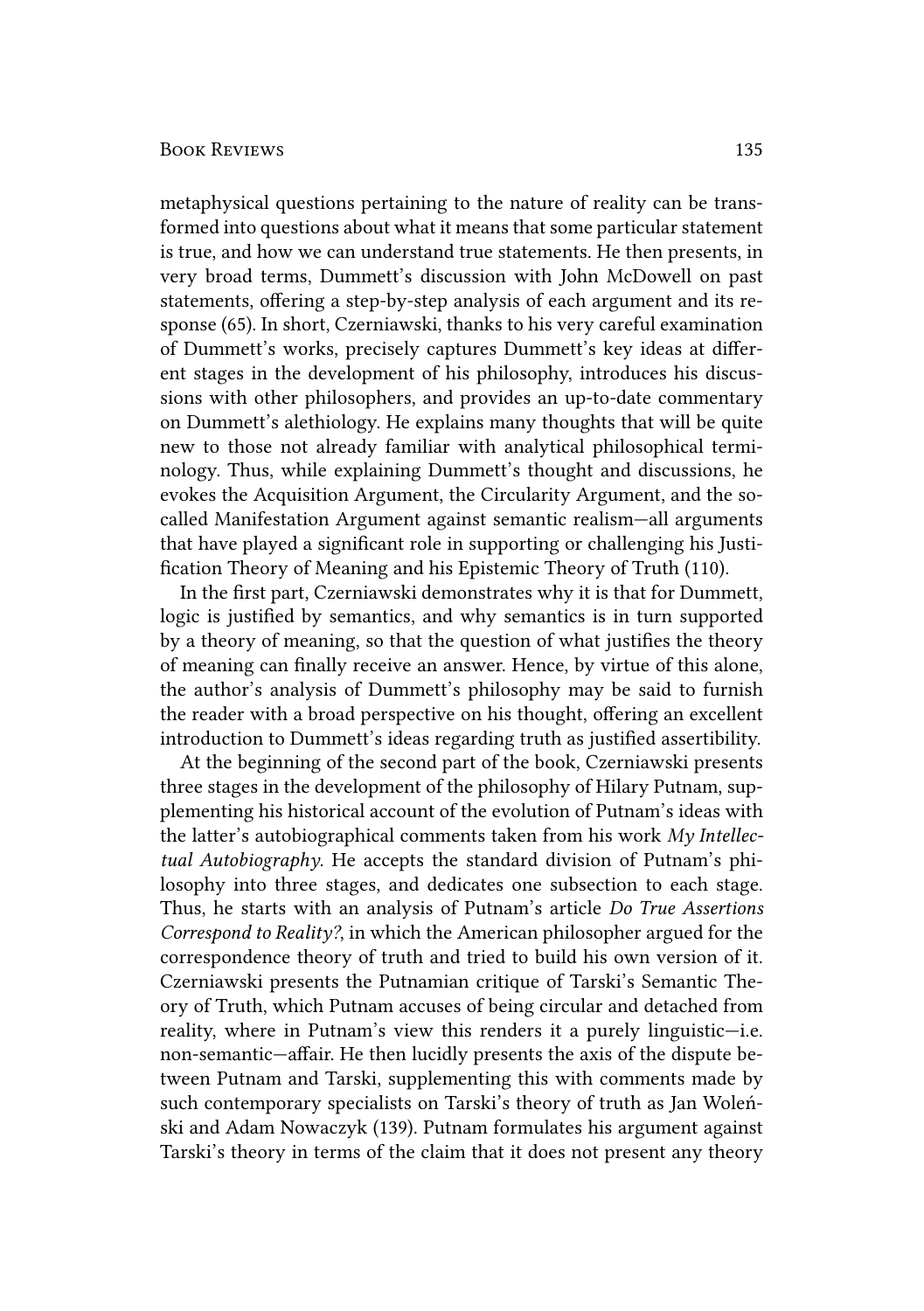of meaning, but does nevertheless involve some sort of implicit theory of meaning. Tarski—according to Putnam—removed semantics from his Semantic Theory of Truth, so that it does not refer to any meanings. However, Czerniawski invokes Woleński's response here, according to which Tarski's theory does not need any theory of meaning for Convention T and statements translating from an object-language to a meta-language to be correct.

Tarski was aware of the difficulties involved in constructing a theory of meaning, and for this reason did not seek to explicitly present any such thing. The implicit conception of meaning that he relied on was only an addition to his theory of truth. Meanwhile, Putnam's critique, as Czerniawski points out, refers to Tarski's implicit theory of meaning, not his theory of truth. To show this, he quotes Woleński's example, in which some counterintuitive statements show up as true just because truth (for Tarski) corresponds to a complete model of reality and not to the meanings that particular statements can have (152). Czerniawski refers to Woleński's distinction (originally made by Pitcher) between strong and weak notions of correspondence, and this is crucial for a proper understanding of Tarski's theory, as well as for responding to Putnam's argument. Tarski assumes a weak correspondence between language and reality: that is to say, he claims that words and statements do not refer to particular facts or objects, but to reality modeled as a whole. This part of the book possesses additional value thanks to its detailed analysis of Putnam's critique of Tarski's theory of truth, conducted with reference to present debates on this topic—something which affords the reader a broad perspective on the problem, introducing him or her to the current state of specialized discussions of this topic.

Further to this, Czerniawski outlines Putnam's model-theoretic argument and its role in the polemics associated with metaphysical realism. Taking various quotations from Putnam's articles as a basis, he explores how metaphysical realism is affected by problems of conceptual relativity, and how internal realism avoids these (180). Czerniawski, following Putnam, demonstrates exactly why it is that thinking about *epistemically ideal conditions* should be replaced with a focus on "sufficiently good epistemic conditions." However, what is far more valuable is the fact that he succeeds in showing how Putnam's thoughts on truth and realism have themselves changed over the decades. Czerniawski not only demonstrates his enormous knowledge of Putnam's works, but also presents an engaging intellectual history, whose subject matter is how Putnam's own ideas came to be shaped by particular arguments put forward by various other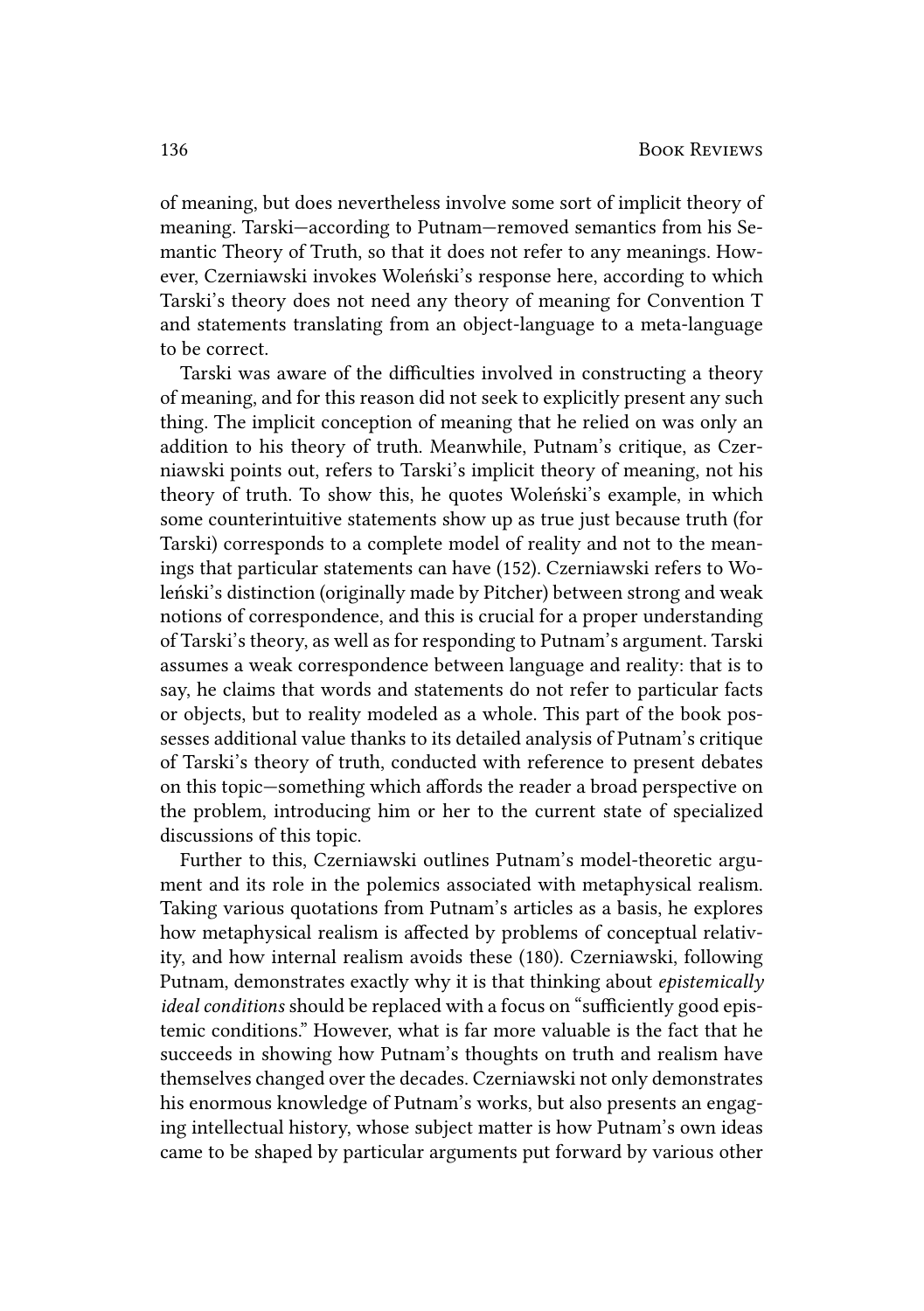## BOOK REVIEWS 137

philosophers. Thus, he presents us with the American thinker's discussions with Quine and Rorty on truth and interpretation, with the influence of the Wittgensteinian notion of language games upon internal realism, and with his criticisms directed at Tarski's semantic theory of truth.

Czerniawski sets up an effective comparison between Putnam's and Dummett's theories of truth, one that involves showing that for Putnam it is impossible to prepare "a list of conditions for justifying statements," as conditions of justification are subject to change just as all human knowledge is, and some statements considered true today will one day be false, so that the same can surely happen to our procedures for justifying beliefs, too. Czerniawski, following Putnam, therefore concludes that we cannot formalize conditions for justifying statements—much as we cannot formalize human rationality *per se*.

Furthermore, Czerniawski shows us Putnam's route from internal realism (understood in verificationist terms) to commonsensical realism—the point where he ends his long intellectual journey back to realism. The author really does capture here the intricate details of Putnam's conception of realism and its relations to metaphysical realism, as well as the more finely graded differences between variants of the realist stance. He also manages to present clearly some criticisms of this conception, alongside some responses to these.

To cut a long story short, Czerniawski recounts how Putnam started out on his journey as an adherent of the correspondence theory of truth, but did not accept Tarski's Semantic Theory of Truth. The American philosopher pointed out that it follows from the Löwenheim-Skolem theorem that Tarski's theory suffers from a problem of multiple possible interpretations. In advancing his criticism, he also relied on the so called "model-theoretic argument," which states that it is impossible to establish a one-to-one correspondence between some language-element and some specific part of reality. Putnam then turned to verificationism, claiming that interpretation is performed "internally" in one's mind, rather than via actual truth-conditions: "language usage performs interpretation." He subsequently reached the decision that reality and language are given to us proximately, where this turned him in the direction of commonsensical realism. In the meantime, it is fair to say that he also came under the influence of a variety of philosophers and philosophical arguments (e.g. Quine's case for ontological nominalism).

In this second part of his book, Czerniawski presents, in a highly detailed manner, the intellectual journey of Putnam from the correspondence theory of truth and criticisms of it (especially as regards Tarski's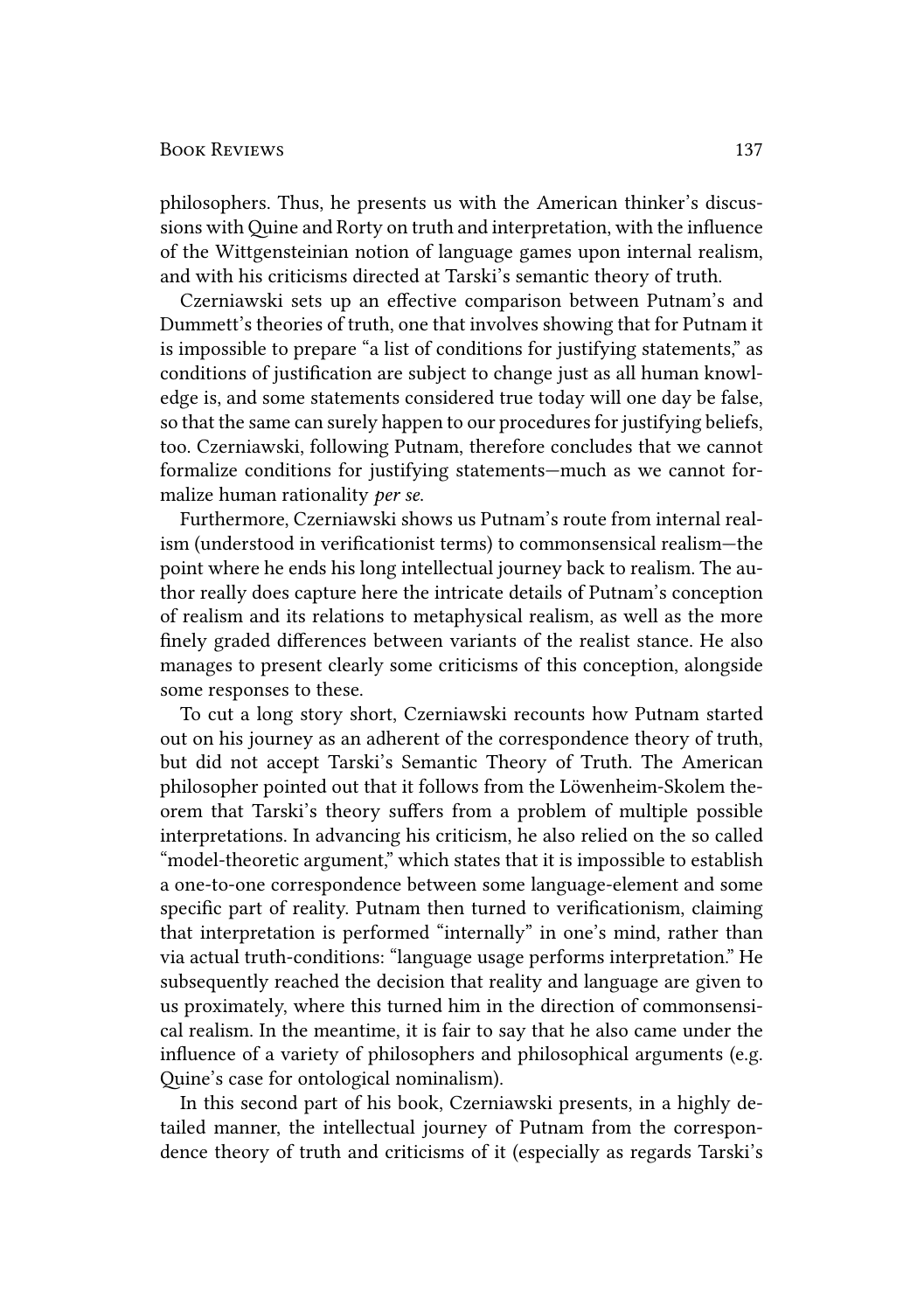theory of truth), through internal realism and the role first of epistemically ideal, and then of epistemically adequate conditions, to his final arrival back at commonsensical realism and the disquotational theory of truth. The author has undertaken the demanding task of describing, analyzing and systematizing the thought of a philosopher who has himself traveled a considerable distance, and has handled this task very well. Czerniawski not only shows his wide knowledge of Putnam's works, but also demonstrates an ability to invoke various quotations whose particular value lies in the fact that they allow the reader to gain a broader view of this turbulent landscape than would otherwise be available.

The third part of the book is devoted to Crispin Wright's Epistemic Theory of Truth. His contribution to the philosophical problem of truth is also significant, due to his development of anti-realism, his appeal to two arguments from normativity, his discussion with Putnam and, finally, the concepts of "superassertibility" and alethic pluralism. Czerniawski draws a map of realism, idealism, skepticism, and antirealism, and shows very clearly where the borderlines between them fall. Where Wright is concerned, he outlines what amounts to a normative theory of meaning and a normative theory of truth. Czerniawski shows clearly how various analytical philosophers differ as regards such concepts as language, Convention T, conceptual relativity, the language-reality relation, and disquotational and deflationary theories of truth.

What seems particularly valuable here is the account given of Wright's discussions with Putnam, Dummett and Paul Horwich, in which the author provides step-by-step analysis of each argument, as well as the principal responses to it. In this way, the author shows how Wright challenged Dummett's theory of meaning based initially on verification and subsequently upon justification, while elsewhere demonstrating how the concept of superassertibility can be deployed to resolve the problems facing Putnam's version of realism.

Czerniawski invokes Wright's argument against maximalist realism, pointing out that the only statements that are indeed true *realistically* are the theorems of logic and mathematics: their truthfulness is fixed independently of our testimonies, and they are fundamentally grounded in reality itself, not in perception. Putnam put forward an example showing that even in the empirical world there are situations where truth exceeds testimony (namely, the well-known example of Lizzie Borden). Therefore Wright—as Czerniawski mentions—limits his Epistemic Theory of Truth to just ethics and aesthetics, leaving room for realistic theories where different areas of human cognition are concerned, even though he himself